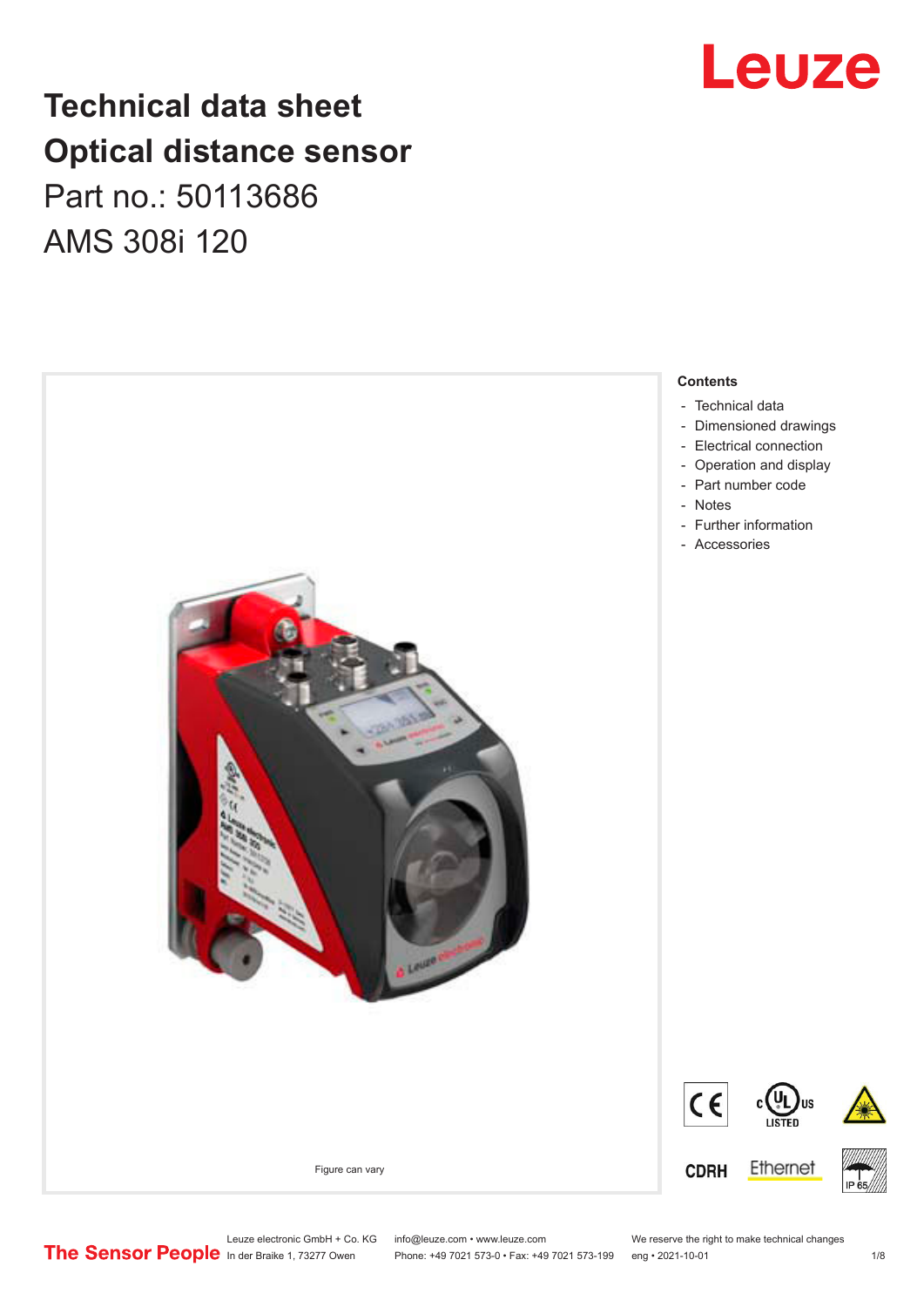### <span id="page-1-0"></span>**Technical data**

#### **Basic data**

| <b>Series</b>                                     | <b>AMS 300i</b>                                             |  |
|---------------------------------------------------|-------------------------------------------------------------|--|
| Application                                       | Collision protection of cranes / gantry                     |  |
|                                                   | cranes                                                      |  |
|                                                   | Positioning of electroplating plants                        |  |
|                                                   | Positioning of high-bay storage devices                     |  |
|                                                   | Positioning of skillet systems and side-<br>tracking skates |  |
| <b>Characteristic parameters</b>                  |                                                             |  |
| <b>MTTF</b>                                       | 31 years                                                    |  |
| <b>Optical data</b>                               |                                                             |  |
| <b>Light source</b>                               | Laser, Red                                                  |  |
| Laser class                                       | 2, IEC/EN 60825-1:2014                                      |  |
| <b>Measurement data</b>                           |                                                             |  |
| <b>Measurement range</b>                          | 200  120,000 mm                                             |  |
| <b>Accuracy</b>                                   | $2 \, \text{mm}$                                            |  |
| Reproducibility (3 sigma)                         | $1.5$ mm                                                    |  |
| Max. traverse rate                                | $10 \text{ m/s}$                                            |  |
| <b>Electrical data</b>                            |                                                             |  |
|                                                   |                                                             |  |
| Performance data<br>Supply voltage U <sub>B</sub> | 18  30 V, DC                                                |  |
|                                                   |                                                             |  |
| <b>Interface</b>                                  |                                                             |  |
| <b>Type</b>                                       | Ethernet                                                    |  |
| <b>Connection</b>                                 |                                                             |  |
| <b>Number of connections</b>                      | 4 Piece(s)                                                  |  |
| <b>Connection 1</b>                               |                                                             |  |
| <b>Function</b>                                   | <b>BUS IN</b>                                               |  |
|                                                   | Data interface                                              |  |
| <b>Type of connection</b>                         | Connector                                                   |  |
| <b>Designation on device</b>                      | <b>BUS IN</b>                                               |  |
| <b>Thread size</b>                                | M12                                                         |  |
| <b>Type</b>                                       | Female                                                      |  |
| No. of pins                                       | 4-pin                                                       |  |
| Encoding                                          | D-coded                                                     |  |
|                                                   |                                                             |  |
| <b>Connection 2</b>                               |                                                             |  |
| <b>Function</b>                                   | <b>BUS OUT</b>                                              |  |
|                                                   | Data interface                                              |  |
| Type of connection                                | Connector                                                   |  |
| <b>Designation on device</b>                      | <b>BUS OUT</b>                                              |  |
| <b>Thread size</b>                                | M12                                                         |  |
| <b>Type</b>                                       | Female                                                      |  |
|                                                   |                                                             |  |
| No. of pins<br>Encoding                           | 4-pin<br>D-coded                                            |  |

| <b>Connection 3</b><br><b>Function</b> |                                    | PWR / SW IN / OUT         |
|----------------------------------------|------------------------------------|---------------------------|
|                                        |                                    |                           |
|                                        |                                    | Voltage supply            |
| Type of connection                     |                                    | Connector                 |
| <b>Designation on device</b>           |                                    | <b>PWR</b>                |
| <b>Thread size</b>                     |                                    | M12                       |
| <b>Type</b>                            |                                    | Male                      |
| No. of pins                            |                                    | $5 - pin$                 |
| Encoding                               |                                    | A-coded                   |
|                                        |                                    |                           |
| <b>Connection 4</b>                    |                                    |                           |
| <b>Function</b>                        |                                    | Service interface         |
| Type of connection                     |                                    | Connector                 |
| <b>Designation on device</b>           |                                    | <b>SERVICE</b>            |
| <b>Thread size</b>                     |                                    | M <sub>12</sub>           |
| <b>Type</b>                            |                                    | Female                    |
| No. of pins                            |                                    | 5-pin                     |
| Encoding                               |                                    | A-coded                   |
|                                        |                                    |                           |
| <b>Mechanical data</b>                 |                                    |                           |
| Design                                 |                                    | Cubic                     |
| Dimension (W x H x L)                  |                                    | 84 mm x 166.5 mm x 159 mm |
| <b>Housing material</b>                |                                    | Metal                     |
| Net weight                             |                                    | 2,450q                    |
| Type of fastening                      |                                    | Through-hole mounting     |
|                                        |                                    |                           |
|                                        |                                    |                           |
| <b>Operation and display</b>           |                                    |                           |
| Type of display                        |                                    | <b>LC Display</b>         |
|                                        |                                    | LED                       |
| <b>Operational controls</b>            |                                    | Membrane keyboard         |
|                                        |                                    |                           |
| <b>Environmental data</b>              |                                    |                           |
|                                        | Ambient temperature, operation     | $-550 °C$                 |
| Ambient temperature, storage           |                                    | $-30$ 70 °C               |
|                                        | Relative humidity (non-condensing) | 90 %                      |
|                                        |                                    |                           |
| <b>Certifications</b>                  |                                    |                           |
| Degree of protection                   |                                    | IP 65                     |
| <b>Protection class</b>                |                                    | III                       |
| <b>Certifications</b>                  |                                    | c UL US                   |
|                                        |                                    |                           |
| <b>Classification</b>                  |                                    |                           |
| <b>Customs tariff number</b>           |                                    | 90318020                  |
|                                        |                                    | 27270801                  |
| eCl@ss 5.1.4                           |                                    | 27270801                  |
| eCl@ss 8.0                             |                                    |                           |
| eCl@ss 9.0                             |                                    | 27270801                  |
| eCl@ss 10.0                            |                                    | 27270801                  |
| eCl@ss 11.0                            |                                    | 27270801                  |
| <b>ETIM 5.0</b><br><b>ETIM 6.0</b>     |                                    | EC001825<br>EC001825      |

Leuze

**ETIM 7.0** EC001825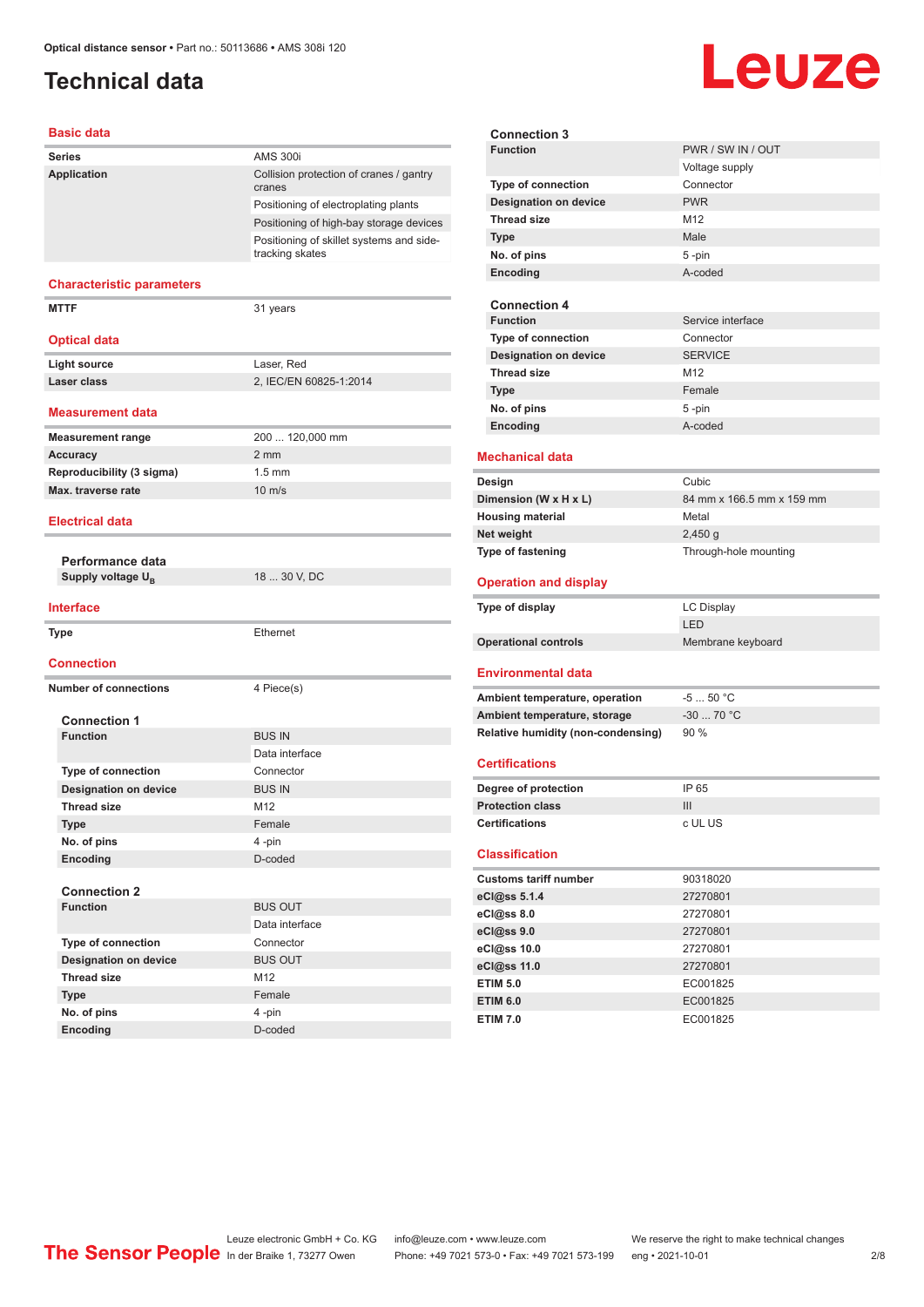#### <span id="page-2-0"></span>**Dimensioned drawings**

All dimensions in millimeters



A M5 screw for alignment

C Optical axis

D Zero point of the distance to be measured

B Knurled nut with WAF 4 hexagon socket and M 5 nut for securing

## **Leuze**

Leuze electronic GmbH + Co. KG info@leuze.com • www.leuze.com We reserve the right to make technical changes<br>
The Sensor People in der Braike 1, 73277 Owen Phone: +49 7021 573-0 • Fax: +49 7021 573-199 eng • 2021-10-01

Phone: +49 7021 573-0 • Fax: +49 7021 573-199 eng • 2021-10-01 3/8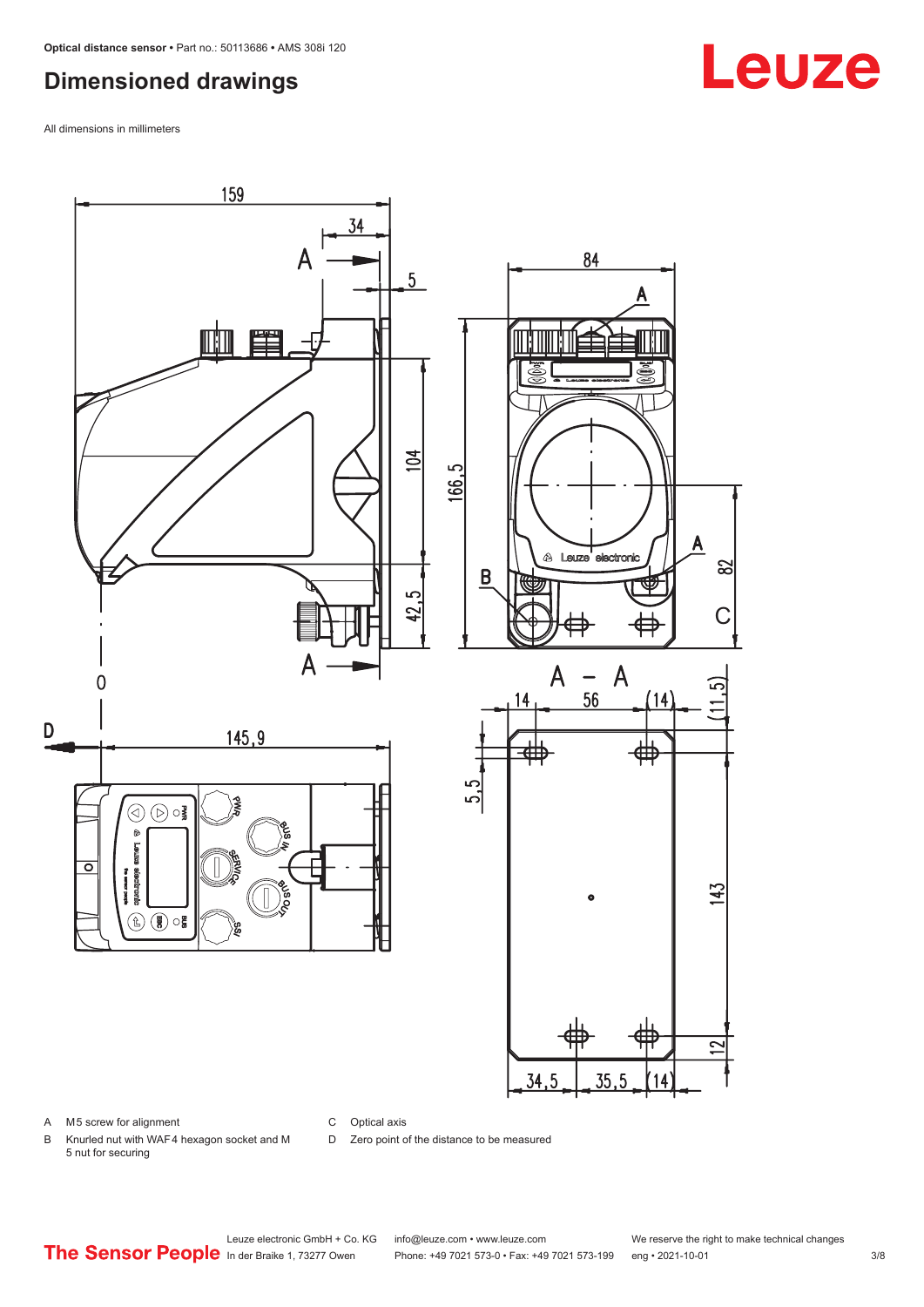### <span id="page-3-0"></span>**Electrical connection**

| <b>Connection 1</b> | <b>BUS IN</b>                   |
|---------------------|---------------------------------|
| <b>Function</b>     | <b>BUS IN</b><br>Data interface |
| Type of connection  | Connector                       |
| <b>Thread size</b>  | M12                             |
| <b>Type</b>         | Female                          |
| <b>Material</b>     | Metal                           |
| No. of pins         | 4-pin                           |
| Encoding            | D-coded                         |

#### **Pin Pin assignment** 1 TD+<br>2 RD+ **2** RD+ **3** TD-**4** RD-

**Connection 2 BUS OUT** 



| <b>Function</b>    | <b>BUS OUT</b> |
|--------------------|----------------|
|                    | Data interface |
| Type of connection | Connector      |
| <b>Thread size</b> | M12            |
| <b>Type</b>        | Female         |
| <b>Material</b>    | Metal          |
| No. of pins        | 4-pin          |
| Encoding           | D-coded        |

| Pin | <b>Pin assignment</b> |
|-----|-----------------------|
|     | TD+                   |

| 1              | TD+   |
|----------------|-------|
| $\overline{2}$ | $RD+$ |
| 3              | TD-   |
| $\overline{4}$ | RD-   |

| <b>Connection 3</b> | <b>PWR</b> |
|---------------------|------------|
|                     |            |

| <b>Function</b>    | PWR / SW IN / OUT |
|--------------------|-------------------|
|                    | Voltage supply    |
| Type of connection | Connector         |
| <b>Thread size</b> | M12               |
| <b>Type</b>        | Male              |
| <b>Material</b>    | Metal             |
| No. of pins        | $5 - pin$         |
| Encoding           | A-coded           |

| Pin            | Pin assignment   |
|----------------|------------------|
|                | <b>VIN</b>       |
| $\overline{2}$ | I/O <sub>1</sub> |
| 3              | <b>GND</b>       |
| $\overline{4}$ | I/O <sub>2</sub> |
| 5              | FE.              |



# Leuze

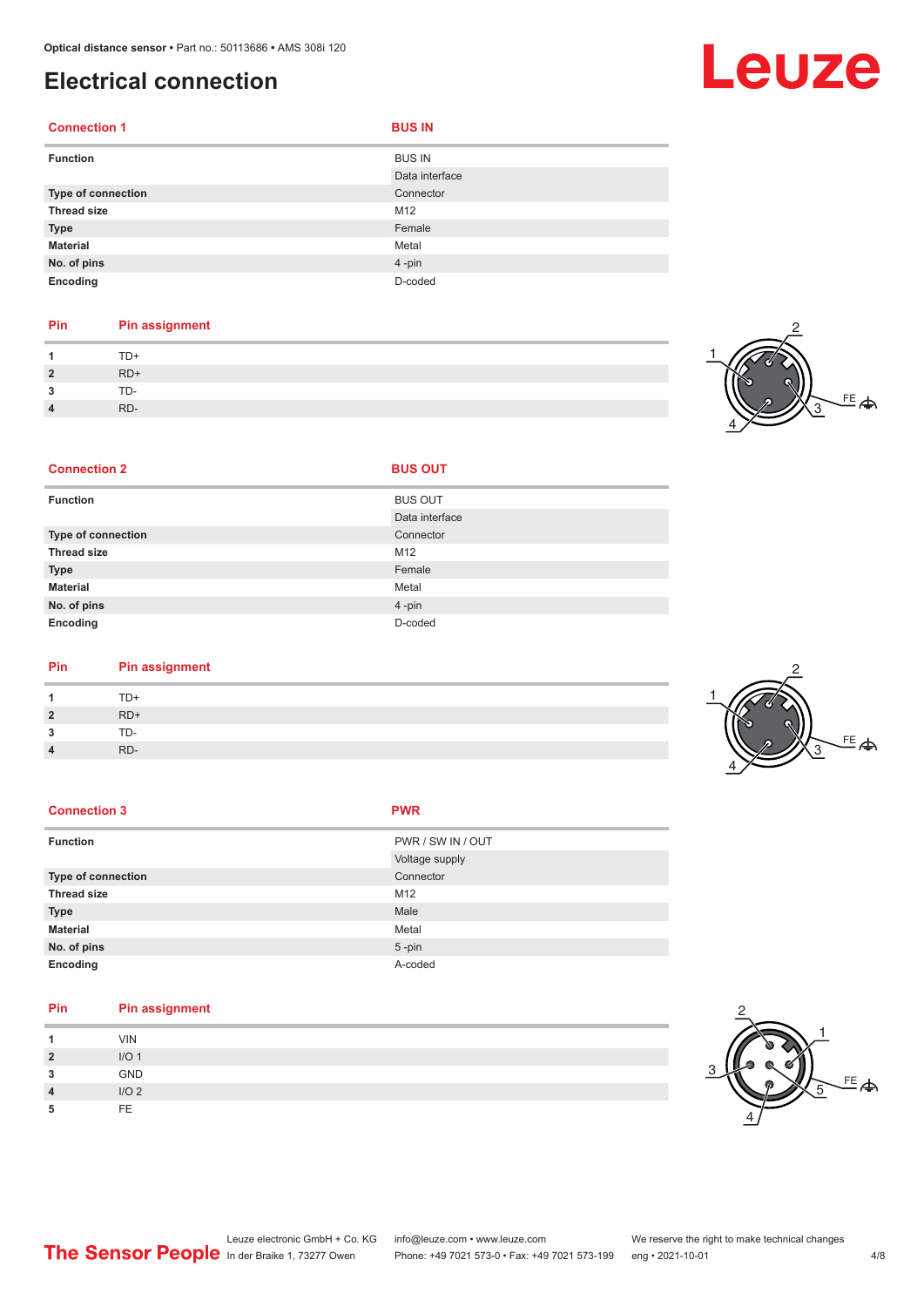### <span id="page-4-0"></span>**Electrical connection**

#### **Connection 4 SERVICE**

| <b>Function</b>    | Service interface |
|--------------------|-------------------|
| Type of connection | Connector         |
| <b>Thread size</b> | M12               |
| <b>Type</b>        | Female            |
| <b>Material</b>    | Metal             |
| No. of pins        | $5 - pin$         |
| Encoding           | A-coded           |

| <b>Pin</b>     | <b>Pin assignment</b> |
|----------------|-----------------------|
|                | n.c.                  |
| $\overline{2}$ | <b>RS 232-TX</b>      |
| 3              | <b>GND</b>            |
| 4              | <b>RS 232-RX</b>      |
|                | n.c.                  |



Leuze

## **Operation and display**

| LED            |                | <b>Display</b>          | <b>Meaning</b>                                                              |
|----------------|----------------|-------------------------|-----------------------------------------------------------------------------|
|                | <b>PWR</b>     | Off                     | No supply voltage                                                           |
|                |                | Green, flashing         | Voltage connected / no measurement value output / initialization<br>running |
|                |                | Green, continuous light | Device OK, measurement value output                                         |
|                |                | Red, flashing           | Device OK, warning set                                                      |
|                |                | Red, continuous light   | No measurement value output                                                 |
| $\overline{2}$ | <b>BUS</b>     | Off                     | No supply voltage                                                           |
|                |                | Green, flashing         | No assignment to an IP address                                              |
|                |                | Green, continuous light | TCP communication active / connection to other participant                  |
|                |                | Red, continuous light   | TCP communication active / no connection to other participant               |
| 3              | <b>BUS IN</b>  | Green, continuous light | TCP communication active / connection to other participant                  |
| 4              | <b>BUS OUT</b> | Red, continuous light   | TCP communication active / no connection to other participant               |

#### **Part number code**

Part designation: **AMS 3XXi YYY Z AAA**

| <b>AMS</b> | <b>Operating principle</b><br>AMS: absolute measurement system                                                                                                                                                                                        |
|------------|-------------------------------------------------------------------------------------------------------------------------------------------------------------------------------------------------------------------------------------------------------|
| 3XXi       | Series/interface (integrated fieldbus technology)<br>300i: RS 422/RS 232<br>301i: RS 485<br>304i: PROFIBUS DP / SSI<br>308i: TCP/IP<br>335i: CANopen<br>338i: EtherCAT<br>348i: PROFINET RT<br>355i: DeviceNet<br>358i: EtherNet/IP<br>384i: Interbus |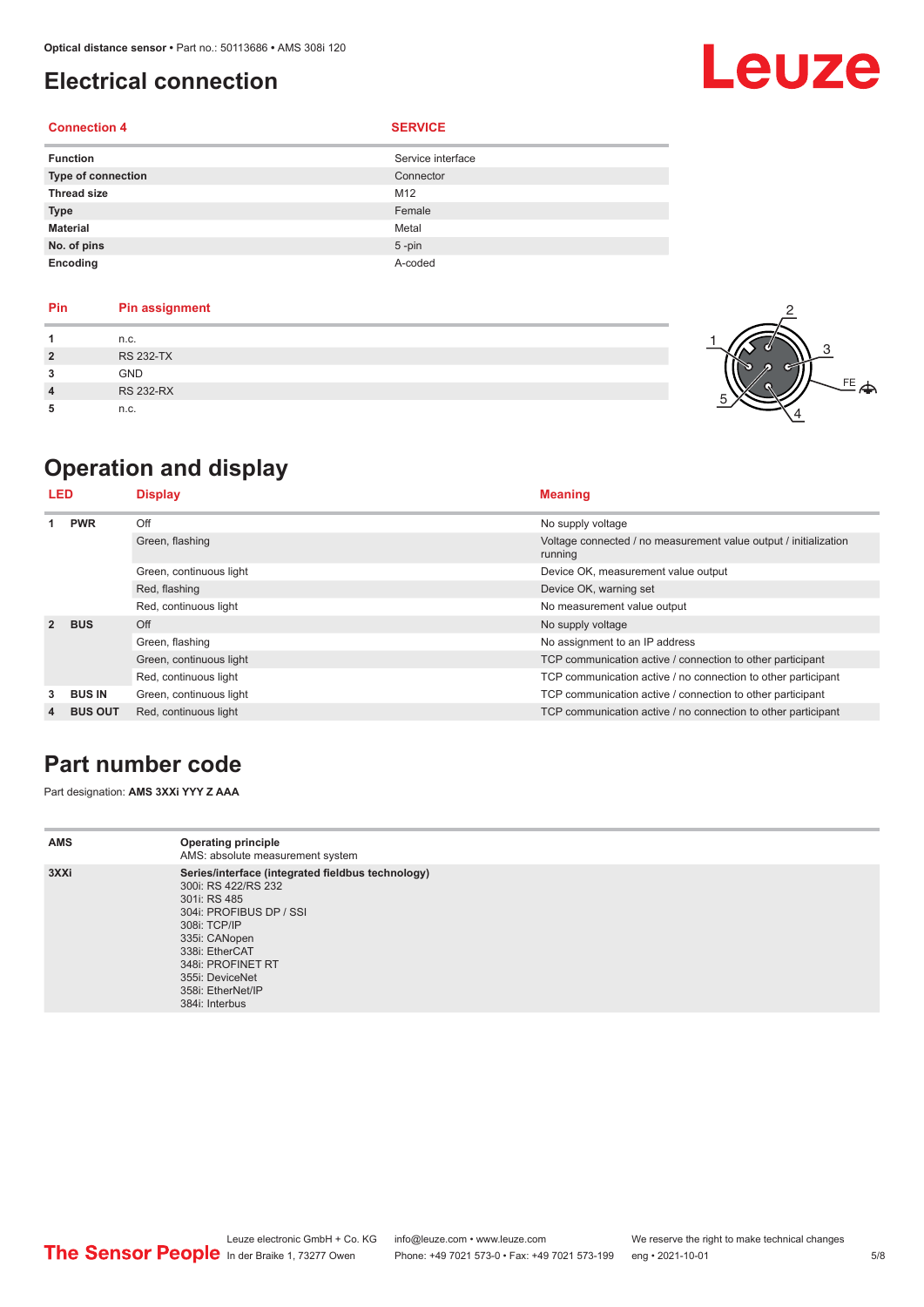#### <span id="page-5-0"></span>**Part number code**



| <b>YYY</b>  | <b>Operating range</b><br>40: max. operating range in m<br>120: max. operating range in m<br>200: max. operating range in m<br>300: max. operating range in m |
|-------------|---------------------------------------------------------------------------------------------------------------------------------------------------------------|
| z           | <b>Special equipment</b><br>H: With heating                                                                                                                   |
| AAA         | Interface<br>SSI: with SSI interface                                                                                                                          |
| <b>Note</b> |                                                                                                                                                               |

 $\%$  A list with all available device types can be found on the Leuze website at www.leuze.com.

#### **Notes**

| Observe intended use!                                                                                                                                                                                                      |
|----------------------------------------------------------------------------------------------------------------------------------------------------------------------------------------------------------------------------|
| $\%$ This product is not a safety sensor and is not intended as personnel protection.<br>§ The product may only be put into operation by competent persons.<br>♦ Only use the product in accordance with its intended use. |

|  | <b>ATTENTION! LASER RADIATION - CLASS 2 LASER PRODUCT</b>                                                                                                                                                                                                           |
|--|---------------------------------------------------------------------------------------------------------------------------------------------------------------------------------------------------------------------------------------------------------------------|
|  | Do not stare into beam!<br>The device satisfies the requirements of IEC/EN 60825-1:2014 safety requlations for a product of laser class 2 as well as the U.S. 21 CFR 1040.10<br>requlations with deviations corresponding to Laser Notice No. 56 from May 08, 2019. |
|  | Never look directly into the laser beam or in the direction of reflected laser beams! If you look into the beam path over a longer time period, there is a risk<br>of injury to the retina.                                                                         |
|  | $\%$ Do not point the laser beam of the device at persons!                                                                                                                                                                                                          |
|  | $\%$ Interrupt the laser beam using a non-transparent, non-reflective object if the laser beam is accidentally directed towards a person.                                                                                                                           |
|  | $\%$ When mounting and aligning the device, avoid reflections of the laser beam off reflective surfaces!                                                                                                                                                            |
|  | Ve CAUTION! Use of controls or adjustments or performance of procedures other than specified herein may result in hazardous light exposure.                                                                                                                         |
|  | $\&$ Observe the applicable statutory and local laser protection requisitions.                                                                                                                                                                                      |
|  | $\ddot{\varphi}$ The device must not be tampered with and must not be changed in any way.<br>There are no user-serviceable parts inside the device.<br>Repairs must only be performed by Leuze electronic GmbH + Co. KG.                                            |

#### **NOTE**

#### **Affix laser information and warning signs!**

| Laser information and warning signs are affixed to the device. In addition, self-adhesive laser information and warning signs (stick-on labels) are supplied in |
|-----------------------------------------------------------------------------------------------------------------------------------------------------------------|
| several languages.                                                                                                                                              |

- ª Affix the laser information sheet to the device in the language appropriate for the place of use. When using the device in the US, use the stick-on label with the "Complies with 21 CFR 1040.10" note.
- ª Affix the laser information and warning signs near the device if no signs are attached to the device (e.g. because the device is too small) or if the attached laser information and warning signs are concealed due to the installation position.
- ª Affix the laser information and warning signs so that they are legible without exposing the reader to the laser radiation of the device or other optical radiation.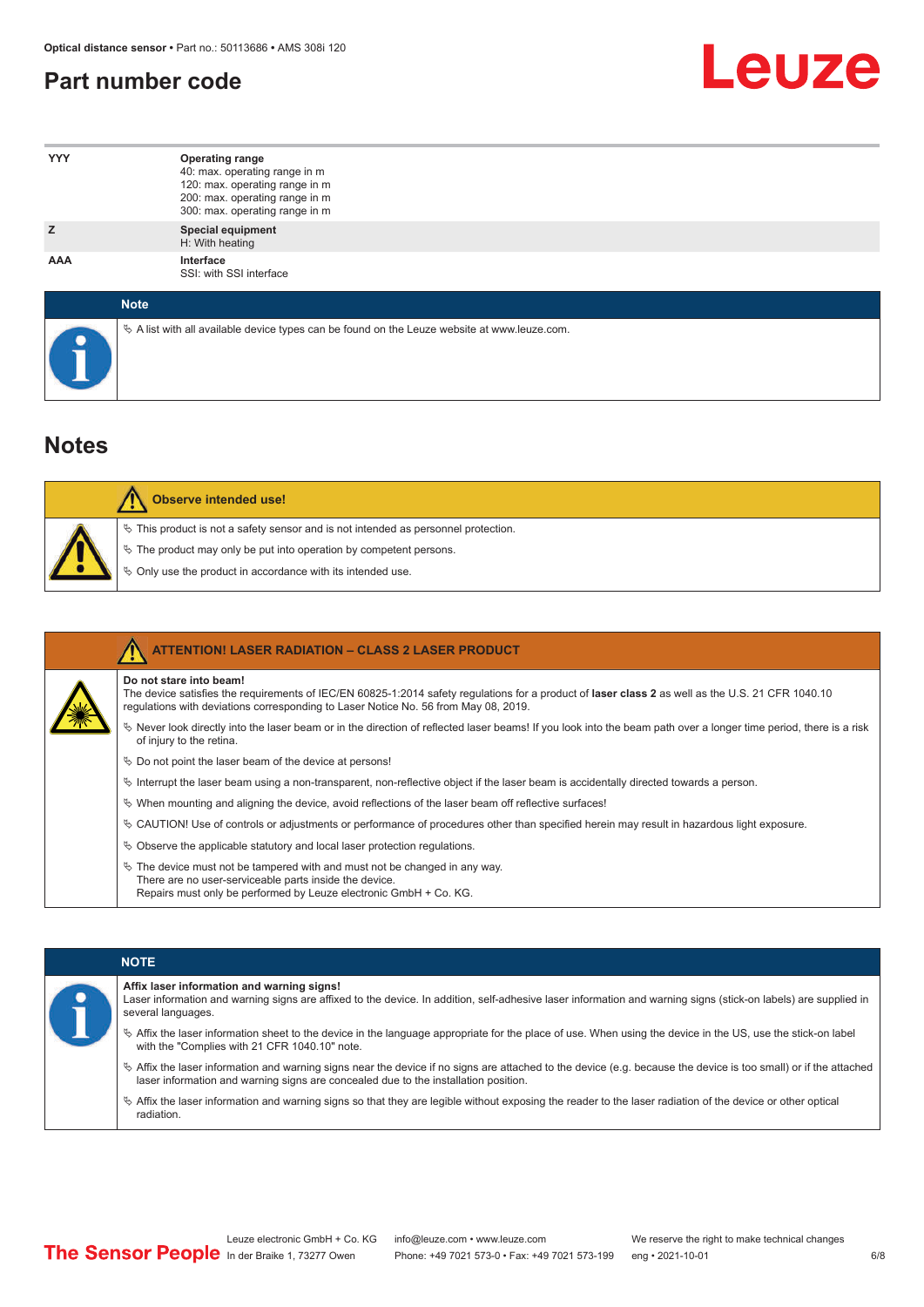### <span id="page-6-0"></span>**Further information**



- For UL applications, use is only permitted in Class 2 circuits in accordance with the NEC (National Electric Code).
- Use as safety-related component within the safety function is possible, if the component combination is designed correspondingly by the machine manufacturer.

#### **Accessories**

### Connection technology - Connection cables

|  | Part no. | <b>Designation</b>      | <b>Article</b>   | <b>Description</b>                                                                                                                                                                            |
|--|----------|-------------------------|------------------|-----------------------------------------------------------------------------------------------------------------------------------------------------------------------------------------------|
|  | 50132079 | KD U-M12-5A-V1-<br>050  | Connection cable | Connection 1: Connector, M12, Axial, Female, A-coded, 5-pin<br>Connection 2: Open end<br>Shielded: No<br>Cable length: 5,000 mm<br>Sheathing material: PVC                                    |
|  | 50135074 | KS ET-M12-4A-P7-<br>050 | Connection cable | Suitable for interface: Ethernet<br>Connection 1: Connector, M12, Axial, Male, D-coded, 4-pin<br>Connection 2: Open end<br>Shielded: Yes<br>Cable length: 5,000 mm<br>Sheathing material: PUR |

#### Connection technology - Interconnection cables

|                   |             | Part no. | <b>Designation</b>                     | <b>Article</b>        | <b>Description</b>                                                                                                                                                                        |
|-------------------|-------------|----------|----------------------------------------|-----------------------|-------------------------------------------------------------------------------------------------------------------------------------------------------------------------------------------|
| $\mathbb{C}$<br>≝ | щ<br>⊔<br>Ī | 50135081 | <b>KSS ET-M12-4A-</b><br>RJ45-A-P7-050 | Interconnection cable | Suitable for interface: Ethernet<br>Connection 1: Connector, M12, Axial, Male, D-coded, 4-pin<br>Connection 2: RJ45<br>Shielded: Yes<br>Cable length: 5,000 mm<br>Sheathing material: PUR |

#### Reflective tapes for distance sensors

| Part no. | <b>Designation</b>         | <b>Article</b>  | <b>Description</b>                                                                                                                                                                                 |
|----------|----------------------------|-----------------|----------------------------------------------------------------------------------------------------------------------------------------------------------------------------------------------------|
| 50115021 | Reflexfolie<br>500x500mm-H | Reflector       | Special version: Heating<br>Supply voltage: 230 V, AC<br>Design: Rectangular<br>Reflective surface: 500 mm x 500 mm<br>Base material: Aluminum<br>Fastening: Mounting plate, Through-hole mounting |
| 50104362 | Reflexfolie<br>500x500mm-S | Reflective tape | Design: Rectangular<br>Reflective surface: 500 mm x 500 mm<br>Chemical designation of the material: PMMA<br>Fastening: Adhesive                                                                    |